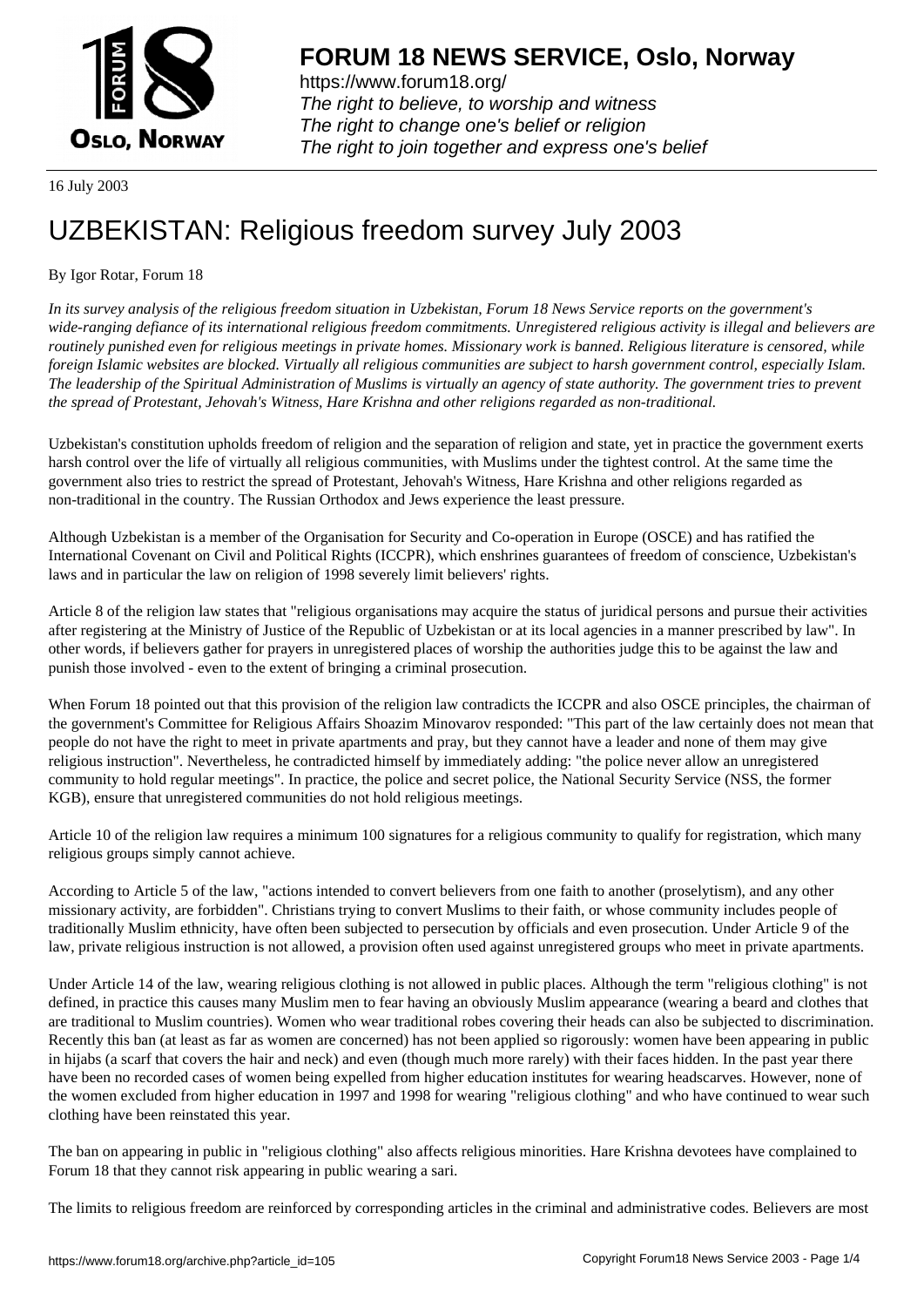organisations), Article 240 (breaking the law on religious organisations) and Article 241 (violating the procedure for giving religious instruction) of the administrative code. All these articles prescribe punishments ranging from a fine of five times the minimum wage to 15 days' imprisonment. The minimum monthly wage is currently 5540 soms (42 Norwegian kroner, 5 Euros or 6 US dollars).

If believers commit these offences more than once, they can be subjected to parallel articles of the criminal code: Article 216, part 1 (showing an inclination to participate in the activity of illegal public associations or religious organisations) and part 2 (breaking the law on religious organisations) and also article 229 part 2 (violating the procedure for giving religious instruction). All these articles prescribe punishments ranging from a fine (of between 50 and 100 times the minimum monthly wage) to three years' imprisonment.

Uzbekistan operates vigorous censorship of religious literature. Article 19 of the law declares that "the delivery and disposal of religious literature that has been published abroad may take place after an expert analysis of its contents in a manner prescribed by law". A list of literature approved for distribution in the country has been drawn up by the Committee for Religious Affairs. Literature that is not on this list is confiscated and even burned. On 15 April a court in Tashkent district decreed that copies of the magazine Herald of Truth confiscated from local Baptist Aleksei Yermolayev should be destroyed. Nine days later the magazines were incinerated.

An official of the religious affairs committee Begzot Kadyrov told Forum 18 that "unapproved literature is confiscated only if it is evident that the literature has been brought in for distribution. Any literature may be brought in for personal use in Uzbekistan." However, in practice a believer can face problems even if just one unapproved book is found on him. One of the main grounds for the case against Jehovah's Witness Marat Mudarisov (who was convicted in November 2002) was the fact that an unapproved leaflet had been confiscated from him which, the prosecution alleged, "contained insulting comments about Islam".

The restriction on the import of religious literature is complemented by censorship of the Internet. Access is blocked to the website hizb-ut-tahrir.org (a British-based site of the radical Islamist party Hizb-ut-Tahrir, which is banned in Uzbekistan), and also a site maintained by Uzbek Muslims in exile muslimuzbekistan.com (a site hosted in the United States).

According to figures for the first quarter of 2003, the number of Internet users in Uzbekistan was 310,000 (around one per cent of the population). Furthermore, the number of people with a home computer linked to the Internet is probably considerably lower. Given this low Internet penetration, it is quite sufficient for the government to control access through Internet cafes. In several Internet cafes, Forum 18 has even come across the sign: "Viewing of religious or pornographic sites is forbidden".

In accordance with NSS orders, an Internet cafe owner is obliged to ensure that his customers do not look at "forbidden" information. Although there are no actual orders as to precisely which websites are banned, in "suspect cases" the Internet cafe owner must call in NSS officers. If a customer who has been visiting "unreliable" websites is arrested, the Internet cafe staff member who called in the secret police will receive a reward of 45,000 soms (344 Norwegian kroner, 41 Euros or 46 US dollars). Sometimes NSS officers pose as customers and look at "unreliable" websites. If the Internet cafe staff fail to react, they can expect serious consequences and even imprisonment.

In private conversations with Forum 18, officials make no secret that this harsh control is motivated primarily by the desire to control Muslim activity. That the government has adopted such a policy is at least explicable. The underground Islamic Movement of Uzbekistan (IMU) openly aims to overthrow the existing regime by force and replace it with an Islamic state. In the summer of 1999 and 2000 armed IMU fighters tried to invade Uzbekistan from their military bases in Tajikistan.

The Uzbek branch of the international organisation Hizb-ut-Tahrir (Party of Liberation), which aims for the unification of Muslims worldwide under one caliphate, is less extreme. Although in the past this party has publicly condemned the use of violence, its statements have taken on a marked anti-western tone following the 11 September 2001 terrorist attacks in the United States. Hizb-ut-Tahrir shares the IMU's hostility to western civilisation as well as the IMU's inherent antisemitism. Its underground activists have told Forum 18 that countries such as the United States and Britain are the work of the devil. Secretly-distributed Hizb-ut-Tahrir leaflets call Uzbek president Islam Karimov "a Jewish kaffir [infidel] and enemy of all Muslims".

However, a crucial question is whether the Uzbek government's harsh religious policy will indeed reduce the activity of Islamic extremists or whether it will rather provoke Muslims to become religious radicals. Whatever the case, today it is the Muslims, who make up around 90 per cent of Uzbekistan's population, who are the believers facing the most restrictions.

According to both international and local human rights organisations, Uzbekistan has locked up around 7,000 thousand prisoners of conscience, all of them Muslims. The overwhelming majority were formally convicted not only for their religious activity but also under Article 159 of the criminal code (undermining the constitutional system). In reality they were arrested either on suspicion of being "Wahhabists" (a term widely but largely wrongly used in Central Asia to denote "Muslim extremists") or because they were found carrying Islamic literature that is banned.

There have been only two cases of conviction of members of religious minorities under the criminal code. In Tashkent last November, Jehovah's Witness Marat Mudarisov was given a suspended sentence of three years' imprisonment under article 156 of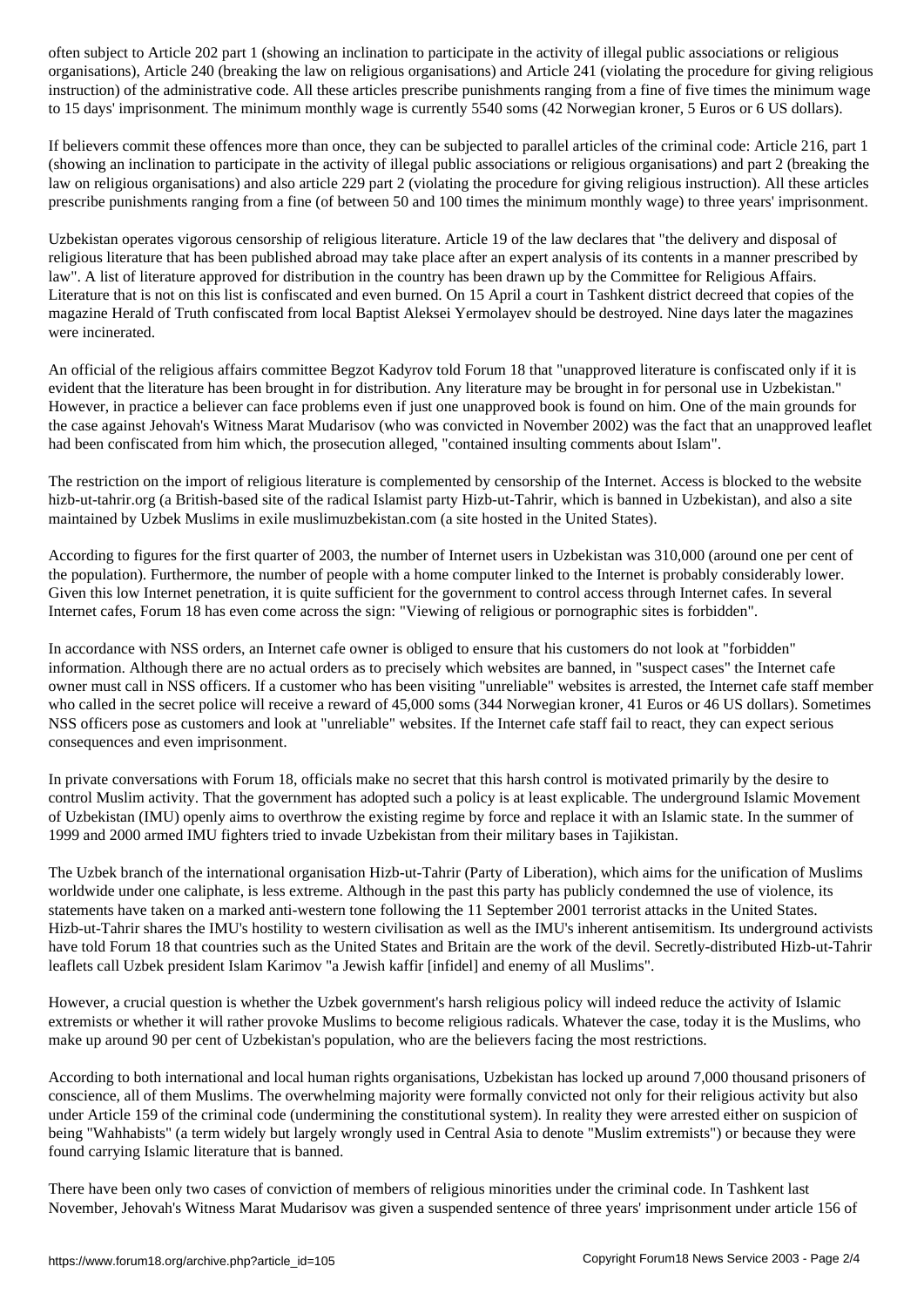of the code (violation of the procedure for conducting religious education) and then immediately amnestication room.

Prisoners often cannot practise their faith freely. Muslim prisoners have been punished for praying and fasting during Ramadan. Death-row prisoners wanting visits from Muslim imams and Russian Orthodox priests have had requests denied, even for final confession before execution.

The Muslim clergy, unlike the leaders of other faiths, are completely under the control of the authorities. The leadership of the Spiritual Administration of Muslims is virtually an agency of state authority. The current muftiate is merely an imitation of the Soviet system, when religious communities were formally separated from the state, but in fact were merely compliant instruments of the communist authorities. Speaking to Forum 18, the muftiate leadership stated their full support for the authorities' religious policy. It is curious that these leaders denied such obvious facts as the closure of a number of mosques and the ban on wearing Islamic clothing in general education institutions.

Imams do not have the right to compose the Friday addresses themselves, but are obliged to read out texts that have been approved by the muftiate. Formally the secular authorities have no right to dismiss imams they do not like, but in fact all they have to do is to write to the muftiate, which will immediately carry out their wishes. By contrast, there is no such practice in relation to clergy of other faiths.

Formally the imams are chosen by Muslims themselves, while the muftiate simply approves or rejects the applicant. But in practice imams are appointed by the muftiate without reference to Muslims. Additionally, according to Article 8 of the law on religion "citizens of the Republic of Uzbekistan who have the relevant religious education may be leaders of religious organisations". But the phrase "relevant education" is not defined, and in fact imams are appointed who have only just completed their studies at Islamic school, the medresseh. The medressehs, Forum 18 observed, are strictly controlled by the authorities and it is virtually impossible for a student seen as "unreliable" from the government's point of view to graduate from them. It is also worth noting that the state does not interfere in the appointment of clergy of non-Muslim faiths.

Another effective method of control over the imams is their attestation, which takes place on average two or three times a year. Formally, the muftiate carries out the attestation, but in practice state officials are almost always present. The questions posed at the exams often bear no relation to religion. One imam related how he was asked how many stars there were on Uzbekistan's flag. Imams who want to pass the attestation also need to know when President Karimov was born and the words of the state anthem. This sort of attestation does not extend to the clergy of other faiths.

After the law on religion came into force in 1998, all religious organisations were required to re-register. Yet the majority of functioning mosques have not managed to register. On many occasions Forum 18 has come across closed mosques in various regions of the country, many of them being used as clubs, libraries and museums, just as in Soviet times.

Speaking privately to Forum 18, many senior officials confirm that the repression of unregistered religious communities is simply a side effect of the authorities' harsh policy against Muslims. "We cannot create one law for Muslims and another for religious minorities," senior officials have told Forum 18. "So we have to fine ten unfortunate old ladies - Protestants holding a service in a private apartment - although we fully understand that they are absolutely harmless to the state."

However, if this point of view is correct, then it is only partially so. Religious minorities that decide to register their communities almost always encounter official opposition, which many fail to overcome. For the sake of fairness, we should note that quite often the difficulties encountered by believers at registration can be attributed purely to bureaucratic red tape. However, in most cases the difficulties with registration are a result of a deliberate official policy of trying to limit the spread of faiths non-traditional to the country. There is an unspoken directive: "If you are an Uzbek, then you must be Muslim, if you are Russian, you must be Orthodox."

The authorities are conducting a particularly harsh campaign against religious minorities that they regard as trying to convert Muslims to their own faith. The most striking example is the case of the Jehovah's Witness Mudarisov. A Tatar by birth and a Tashkent resident, he actively preached Jehovah's Witness doctrines. In July last year he was arrested by the NSS, and shortly afterwards a criminal case was brought against him under Article 156 of the criminal code (incitement of national, racial or religious hatred). But the investigation failed to prove that he had incited inter-racial hatred. The accusations seemed ludicrous: the investigator claimed that Mudarisov's guilt was convincingly proven by the fact that "he preached the Bible, but ignored the other holy book, the Koran". His suspended sentence last November came despite pressure from the international community.

Mudarisov's case is disturbing primarily because he was sentenced under the criminal code. However, there have been dozens of cases where pressure has been applied to members of religious minorities simply because they are Muslims by birth. In January the police burst into a private home in the town of Muinak in Karakalpakstan where two ethnic Kazakhs were reading the Bible. The Protestants were taken to the police station where they were tortured (gas masks were put on their heads and the air supply cut off). Officers demanded that they write a confession that they had been preaching the Gospel to each other.